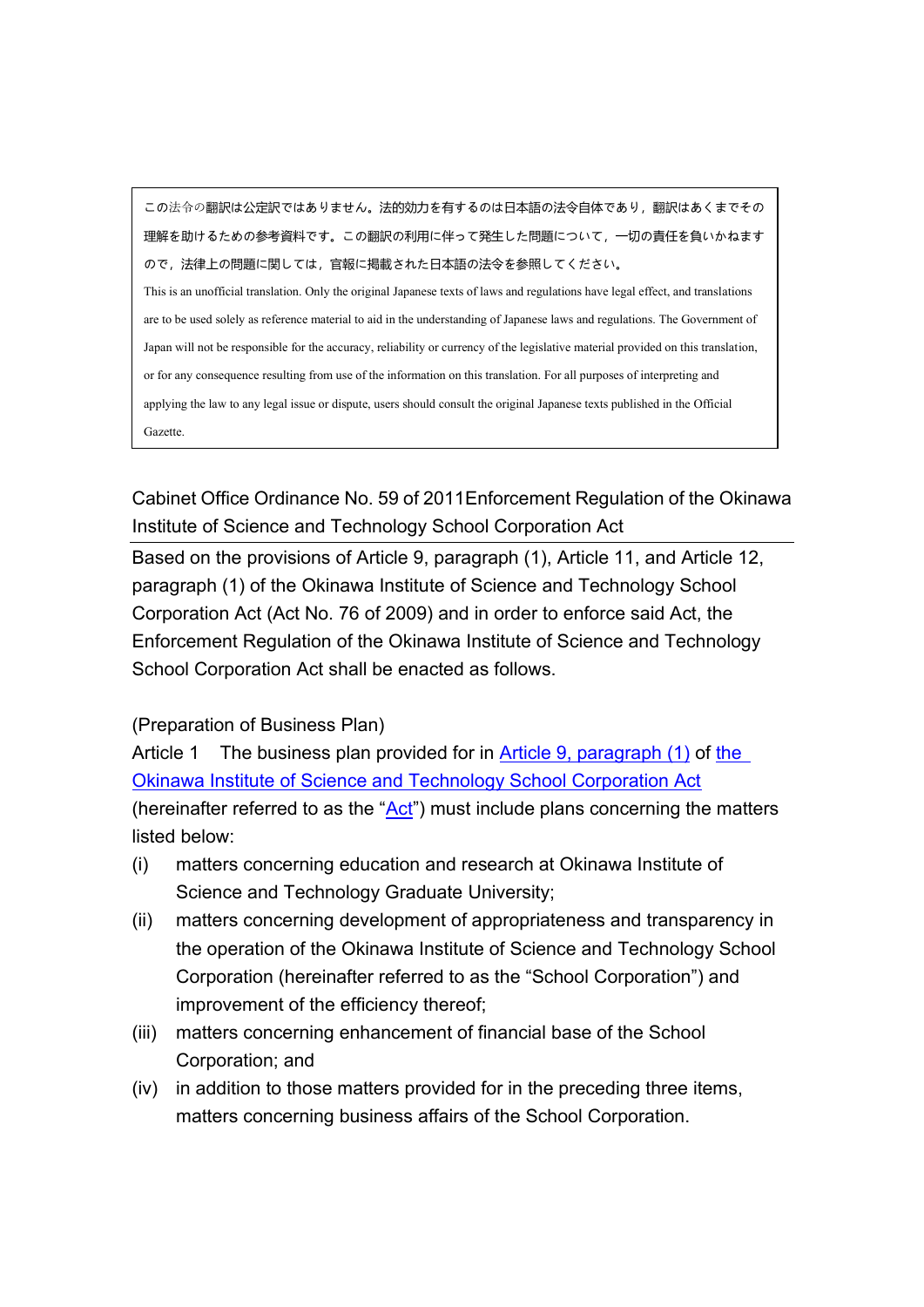(Application for Approval for Business Plan)

Article 2 (1) When intending to receive an approval for the business plan pursuant to the first sentence of [Article 9, paragraph \(1\)](https://elaws.e-gov.go.jp/search/elawsSearch/elaws_search/lsg0500/421AC0000000076_20200401_501AC0000000011#45) of [the Act,](https://elaws.e-gov.go.jp/search/elawsSearch/elaws_search/lsg0500/421AC0000000076_20200401_501AC0000000011) the School Corporation must submit to the Prime Minister a written application describing the business plan with the following documents attached by 30 days prior to the commencement of the relevant fiscal year.

- (i) an income and expenditure budget;
- (ii) a projected balance sheet and projected income statement for the preceding fiscal year;
- (iii) a projected balance sheet and projected income statement for the relevant fiscal year;
- (iv) in addition to those documents provided for in the preceding three items, reference documents for the business plan.

(2) When intending to receive an approval for the amendment of the business plan pursuant to the latter sentence of [Article 9, paragraph \(1\)](https://elaws.e-gov.go.jp/search/elawsSearch/elaws_search/lsg0500/421AC0000000076_20200401_501AC0000000011#45) of [the Act,](https://elaws.e-gov.go.jp/search/elawsSearch/elaws_search/lsg0500/421AC0000000076_20200401_501AC0000000011) the School Corporation must submit to the Prime Minister a written application describing the following matters with the amended business plan attached. In this case, if such amendment requires changes to the documents listed in items of the preceding paragraph that were attached to the application, the School Corporation must attach the changed documents.

- (i) matters to be changed;
- (ii) date of change; and
- (iii) reasons for the change.

#### (Application for Approval for Borrowing)

Article 3 When intending to receive an approval for the borrowing of funds with a payment period exceeding one year pursuant to the provisions of Article [10](https://elaws.e-gov.go.jp/search/elawsSearch/elaws_search/lsg0500/421AC0000000076_20200401_501AC0000000011#47) of [the Act,](https://elaws.e-gov.go.jp/search/elawsSearch/elaws_search/lsg0500/421AC0000000076_20200401_501AC0000000011) the School Corporation must submit to the Prime Minister a written application describing the following matters:

- (i) reasons why the borrowing is necessary;
- (ii) the amount of the borrowing;
- (iii) the lender;
- (iv) the interest rate of the borrowing;
- (v) the method and due date of repayment of the borrowing;
- (vi) the method and due date of payment of the interest; and
- (vii) any other necessary matters.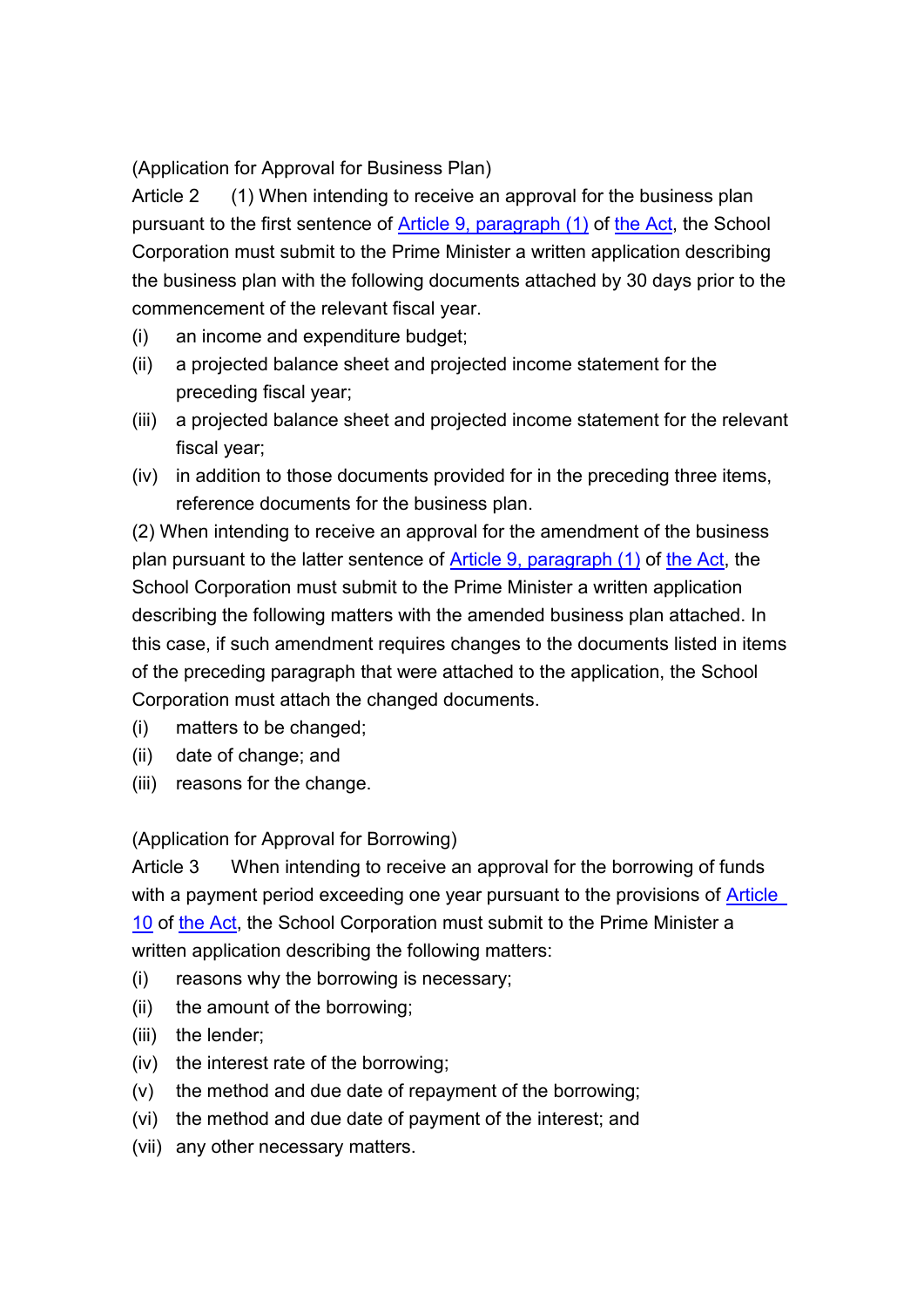### (Scope of Important Assets)

Article 4 Important assets provided for in [Article 11](https://elaws.e-gov.go.jp/search/elawsSearch/elaws_search/lsg0500/421AC0000000076_20200401_501AC0000000011#50) of [the Act](https://elaws.e-gov.go.jp/search/elawsSearch/elaws_search/lsg0500/421AC0000000076_20200401_501AC0000000011) as prescribed by Cabinet Office Ordinance shall be the land, buildings, and other assets designated by the Prime Minister.

(Application for Approval for Transfer, etc. of Important Assets)

Article 5 When intending to receive an approval for receipt, transfer, exchange, or provision as collateral (hereinafter referred to as the "transfer, etc.") of important assets pursuant to the provisions of [Article 11](https://elaws.e-gov.go.jp/search/elawsSearch/elaws_search/lsg0500/421AC0000000076_20200401_501AC0000000011#50) of [the Act,](https://elaws.e-gov.go.jp/search/elawsSearch/elaws_search/lsg0500/421AC0000000076_20200401_501AC0000000011) the School Corporation must submit to the Prime Minister a written application describing the following matters with a document certifying the transfer, etc. attached:

- (i) content and appraised value of the assets subject to the transfer, etc.;
- (ii) conditions of the transfer, etc.;
- (iii) methods of the transfer, etc.; and
- (iv) a statement to the effect that the transfer, etc. does not adversely affect the operation of the School Corporation and reasons therefor.

## (Accounting Principles)

Article 6 (1) The accounting of the School Corporation shall be as provided for in this Ordinance and, any matters thereof not specified by this Ordinance shall be in accordance with generally accepted corporate accounting standards. (2) The corporate accounting standards published by the Business Accounting Council provided for in [Article 24, paragraph \(1\)](https://elaws.e-gov.go.jp/search/elawsSearch/elaws_search/lsg0500/410CO0000000392_20190716_501CO0000000058#312) of [the Order for Organization of](https://elaws.e-gov.go.jp/search/elawsSearch/elaws_search/lsg0500/410CO0000000392_20190716_501CO0000000058)  [the Financial Service Agency](https://elaws.e-gov.go.jp/search/elawsSearch/elaws_search/lsg0500/410CO0000000392_20190716_501CO0000000058) (Cabinet Order No. 392 of 1998) shall be deemed as generally accepted corporate accounting standards under the preceding paragraph.

(3) The accounting standards for the Okinawa Institute of Science and Technology School Corporation that are separately publicized by the Prime Minister as the accounting standards applying to the School Corporation shall apply in preference to the generally accepted corporate accounting standards provided for in paragraph (1).

(Designation, etc. of Depreciable Assets)